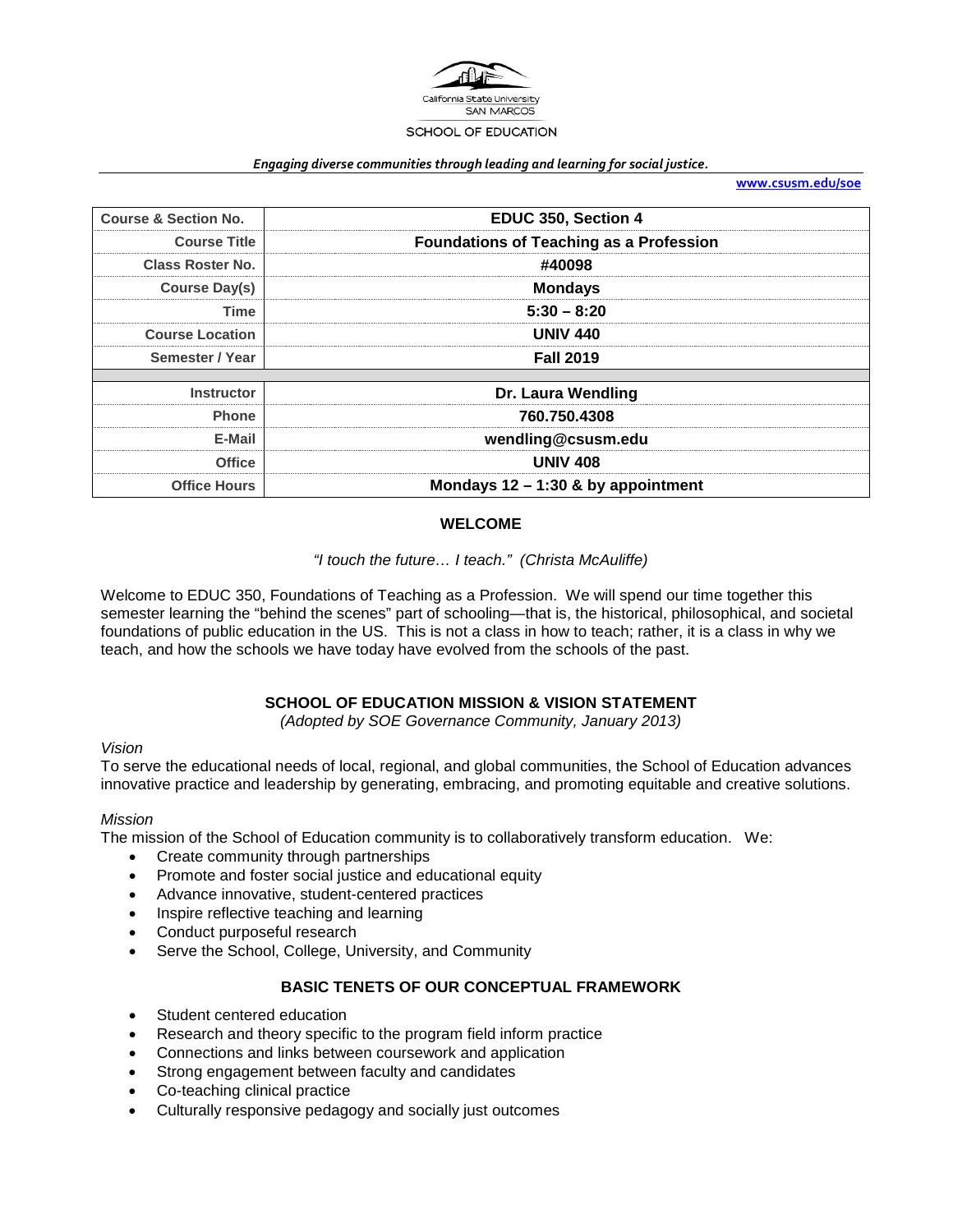# TABLE OF CONTENTS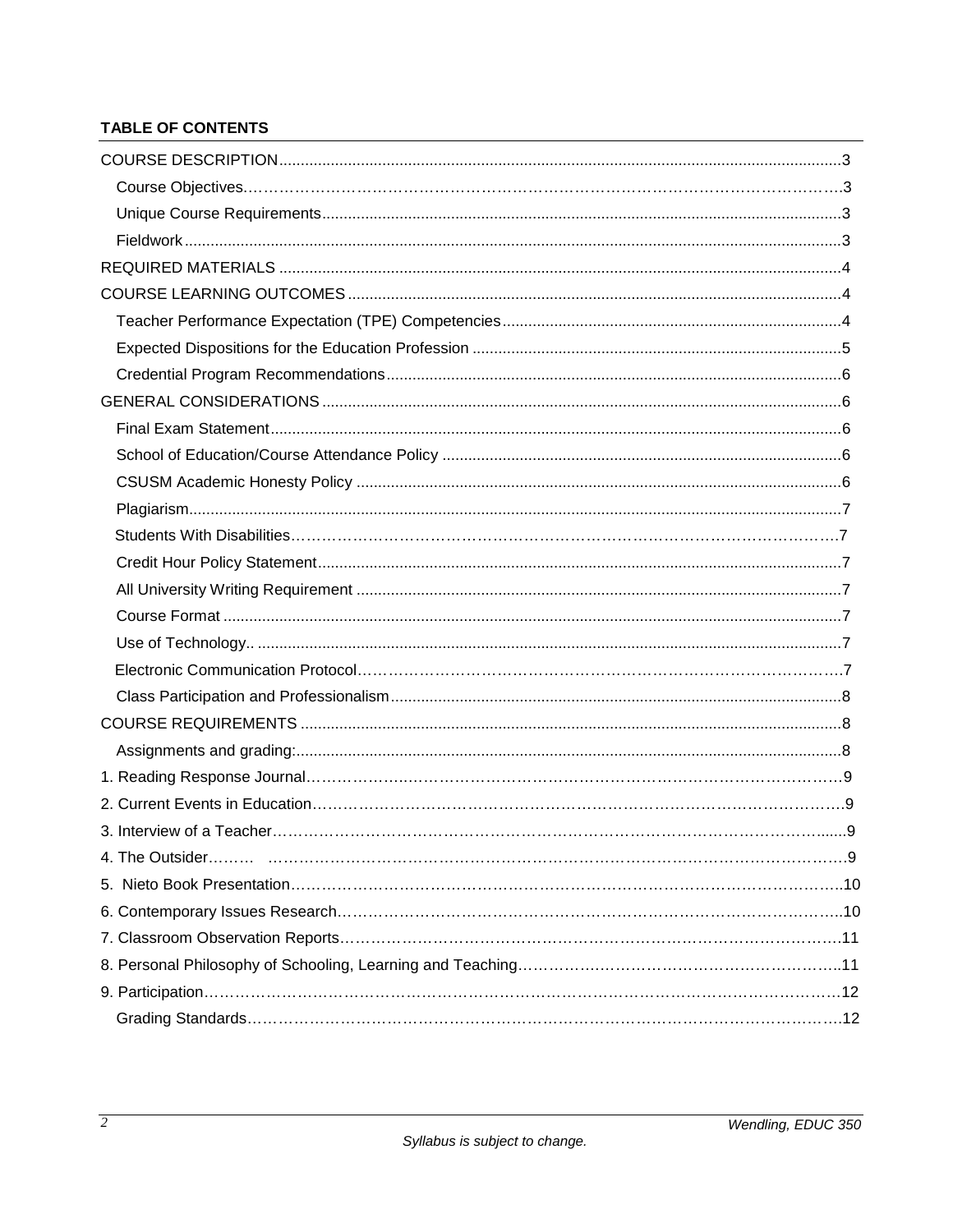# **COURSE DESCRIPTION**

Required for all credential candidates. An orientation to careers in K-12 education. Focuses on teaching and schooling from multiple perspectives, with an emphasis on current practices in public education in the U.S. Subjects from the sociological, philosophical, and historical foundations of education are addressed. Readings and interactions with local educators will promote an understanding of the richness and complexity of teaching as a career in a diverse society. Participation in fifteen (15) hours of fieldwork assignments in K-12 classroom settings. Certificate of Clearance and Tuberculin (TB) Risk Assessment required prior to engaging field experience hours.

### **Course Objectives**

This course serves as an orientation to careers in elementary, middle and high school education. Upon completion of this course, teacher candidates should understand the nature of formalized education in the United States and be able to assess his or her interest in teaching as a career. By the end of the course the student will be able to develop an informed personal philosophy of teaching. Major topics include:

- Understanding the roles of schools in society
- Exploring philosophies and contemporary issues in education.
- Assessing the roles of teachers in schools.
- Understanding the qualifications and credentialing process for California teachers.
- Understanding and appreciating the student as an individual.
- Understanding factors affecting student achievement.
- Understanding critical issues in curriculum and instruction.
- Understanding infusion of special education in general education practices.
- Understanding the laws that influence teaching responsibilities.

This course is a required pre-requisite for all applicants to CSUSM's K-12 credential programs.

### **Unique Course Requirements**

Teacher education is a professional preparation program. It is expected that students will come to class prepared to discuss the readings, submit required assignments, and participate in class activities. The School of Education has identified six dispositions – social justice and equity, collaboration, critical thinking, professional ethics, reflective teaching and learning, and life-long learning—Students are expected to adhere to academic honesty and integrity, standards of dependability, confidentiality and writing achievement. Because it is important for teachers to be able to effectively communicate their ideas to students, parents, colleagues, and administrators, writing that is original, clear and error-free is a priority for the School of Education. It is expected that work will be turned in on time. Please discuss individual issues with the instructor. Points will be deducted if assignments are submitted late (10% penalty per day late; no credit will be awarded if the assignment is one week late).

# **Fieldwork**

In addition to in-class work, assigned readings and projects, students will participate in fifteen (15) hours of supervised fieldwork assignments in a variety of public school settings. Fieldwork details are found on the Cougar Course site. Documentation of these hours is required to receive a grade in EDUC 350. Cal State San Marcos students are expected to adhere to professional standards in their dress and behavior in the field. Required clearances (Certificate of Clearance/Live Scan, Tuberculin (TB) Risk Assessment) are the responsibility of the student. A letter of recommendation (usually from the classroom teacher where most of the fieldwork is done) is a requirement for admission to the Cal State San Marcos Teacher Credentialing Programs. Students may NOT engage in fieldwork hours until Certificate of Clearance and TB Risk Assessment are secured. You will need to provide your instructor with verification of Certificate of Clearance. Be prepared to show evidence of Certificate of Clearance and TB Risk Assessment at school sites.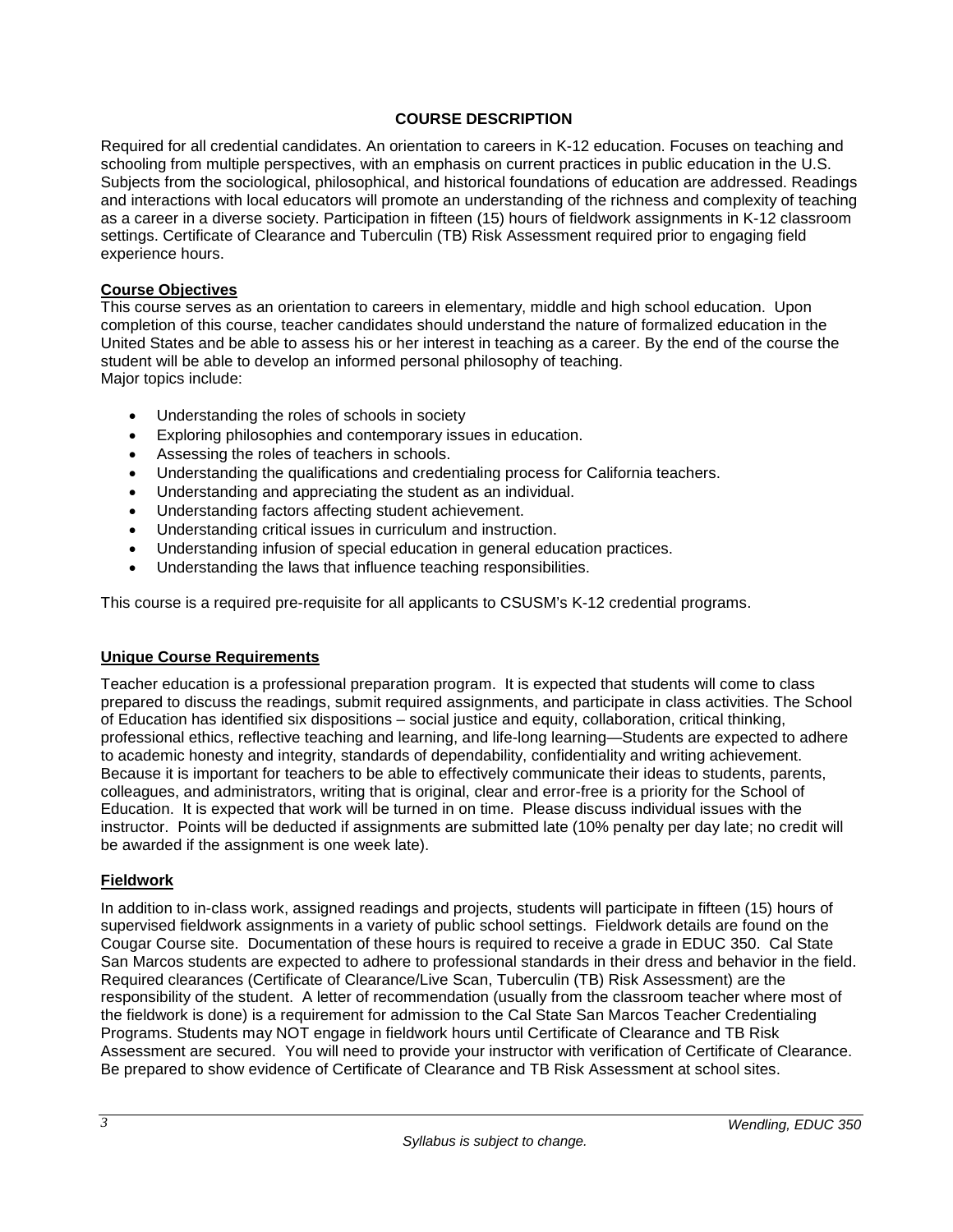# **REQUIRED MATERIALS**

Sadker, David Miller and Zittleman, Karen. (**2018**). *Teachers, Schools, and Society: A Brief Introduction to Education.* (**5th ed**), McGraw Hill. Available in CSUSM Bookstore in paperback or ebook: Paperback (ISBN 9781259913792). Prices range from \$129-200 depending on format. Note: In this section of EDUC 350, you will not be required to use the textbook publisher's website. This textbook may also be available for purchase and rent in various online marketplaces.

### Nieto, Sonia. (2015). *Why We Teach Now*. Teachers College Press.

Available in CSUSM Bookstore in paperback or ebook: Paperback (ISBN 9780807755877). Prices range from \$14-35 depending on new/used and rent/buy. Also available for purchase in online marketplaces and via check-out in libraries.

Other required readings (e.g., selected articles) may be required for this course.

### Recommended Reading:

Burgess, Dave. (2012). *Teach Like a Pirate: Increase Student Engagement, Boost Your Creativity, and Transform Your Life as an Educator*. Dave Burgess Consulting, Inc. Paperback (ISBN 9780988217607).

# **COURSE LEARNING OUTCOMES**

Upon successful completion of this course, students will be able to understand the nature of formalized education in the United States and be able to assess his or her interest in teaching as a career.

# **Teacher Performance Expectation (TPE) Competencies**

The course objectives, assignments, and assessments have been aligned with the CTC standards for a (Single Subject, Multiple Subject, Special Education, etc.) Credential. This course is designed to help teachers seeking a California teaching credential to develop the skills, knowledge, and attitudes necessary to assist schools and district in implementing effective programs for all students. The successful candidate will be able to merge theory and practice in order to realize a comprehensive and extensive educational program for all students. You will be required to formally address the following TPEs in this course:

### **TPE1. Engaging and Supporting All Students in Learning. Beginning teachers:**

**1.1** Apply knowledge of students, including their prior experiences, interests, and social-emotional learning needs, as well as their funds of knowledge and cultural, language, and socioeconomic backgrounds, to engage them in learning.

**1.3** Connect subject matter to real-life contexts and provide active learning experiences to engage student interest, support student motivation, and allow students to extend their learning.

**1.5** Promote students' critical and creative thinking and analysis through activities that provide opportunities for inquiry, problem solving, responding to and framing meaningful questions, and reflection.

**1.6** Provide a supportive learning environment for students' first and/or second language acquisition by using research-based instructional approaches, including focused English Language Development, Specially Designed Academic Instruction in English (SDAIE), scaffolding across content areas, and structured English immersion, and demonstrate an understanding of the difference among students whose only instructional need is to acquire Standard English proficiency, students who may have an identified disability affecting their ability to acquire Standard English proficiency, and students who may have both a need to acquire Standard English proficiency and an identified disability.

**1.8** Monitor student learning and adjust instruction while teaching so that students continue to be actively engaged in learning.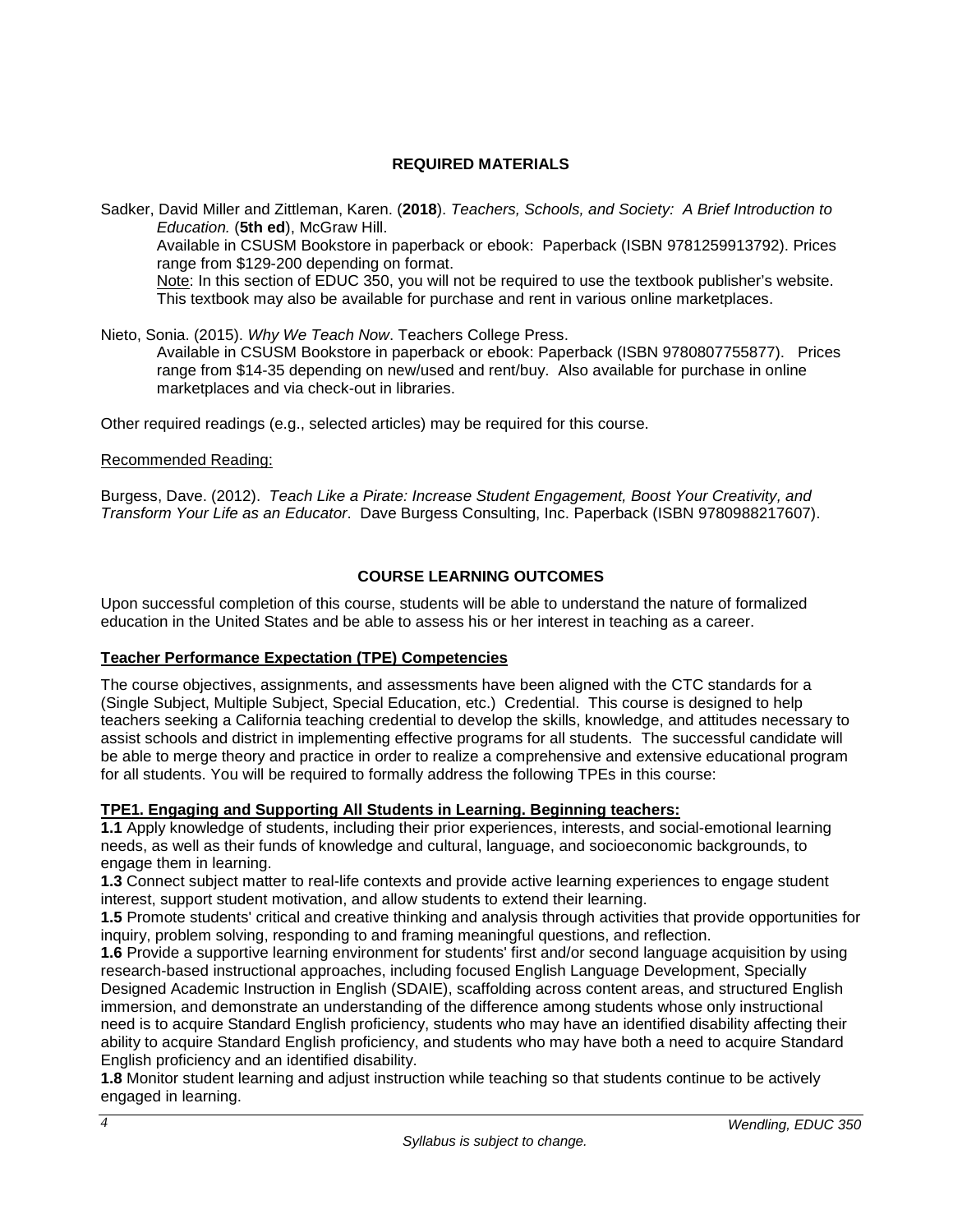# **TPE 2: Creating and Maintaining Effective Environments for Student Learning. Beginning teachers:**

**2.1** Promote students' social-emotional growth, development, and individual responsibility using positive interventions and supports, restorative justice, and conflict resolution practices to foster a caring community where each student is treated fairly and respectfully by adults and peers

**2.2** Create learning environments (i.e., traditional, blended, and online) that promote productive student learning, encourage positive interactions among students, reflect diversity and multiple perspectives, and are culturally responsive.

**2.3** Establish, maintain, and monitor inclusive learning environments that are physically, mentally, intellectually, and emotionally healthy and safe to enable all students to learn, and recognize and appropriately address instances of intolerance and harassment among students, such as bullying, racism, and sexism. **2.4** Know how to access resources to support students, including those who have experienced trauma,

homelessness, foster care, incarceration, and/or are medically fragile.

**2.6** Establish and maintain clear expectations for positive classroom behavior and for student-to-student and student-to-teacher interactions by communicating classroom behavior and for student-to-student and studentto-teacher interactions by communicating classroom routines, procedures, and norms to students and families.

# **TPE 3: Understanding and Organizing Subject Matter for Student Learning. Beginning teachers:**

**3.1** Demonstrate knowledge of subject matter, including the adopted California State Standards and curriculum frameworks.

**3.7** Model and develop digital literacy by using technology to engage students and support their learning, and promote digital citizenship, including respecting copyright law, understanding fair use guidelines and the use of Creative Commons license, and maintaining Internet Security

# **TPE 4: Planning Instruction and Designing Learning Experiences for All Students. Beginning teachers:**

**4.1** Locate and apply information about students' current academic status, content- and standards-related learning needs and goals, assessment data, language proficiency status, and cultural background for both short-term and long-term instructional planning purposes.

# **TPE 6: Developing as a Professional Educator. Beginning teachers:**

**6.1** Reflect on their own teaching practice and level of subject matter and pedagogical knowledge to plan and implement instruction that can improve student learning.

**6.2** Recognize their own values and implicit and explicit biases, the ways in which these values and implicit and explicit biases may positively and negatively affect teaching and learning, and work to mitigate any negative impact on the teaching and learning of students. They exhibit positive dispositions of caring, support, acceptance, and fairness toward all students and families, as well as toward their colleagues.

**6.3** Establish professional learning goals and make progress to improve their practice by routinely engaging in communication and inquiry with colleagues.

**6.5** Demonstrate professional responsibility for all aspects of student learning and classroom management, including responsibility for the learning outcomes of all students, along with appropriate concerns and policies regarding the privacy, health, and safety of students and families. Beginning teachers conduct themselves with integrity and model ethical conduct for themselves and others.

**6.6** Understand and enact professional roles and responsibilities as mandated reporters and comply with all laws concerning professional responsibilities, professional conduct, and moral fitness, including the responsible use of social media and other digital platforms and Preliminary Multiple and Single Subject Credential Program Standards – Adopted December 2015 14 Teaching Performance Expectations (TPEs) – Adopted June 2016 tools.

**6.7** Critically analyze how the context, structure, and history of public education in California affects and influences state, district, and school governance as well as state and local education finance.

# **Expected Dispositions for the Education Profession**

Education is a profession that has, at its core, certain dispositional attributes that must be acquired and developed. Teaching and working with learners of all ages requires not only specific content knowledge and pedagogical skills, but positive attitudes about multiple dimensions of the profession. The School of Education has identified six dispositions that must be evident in teacher candidates: social justice and equity,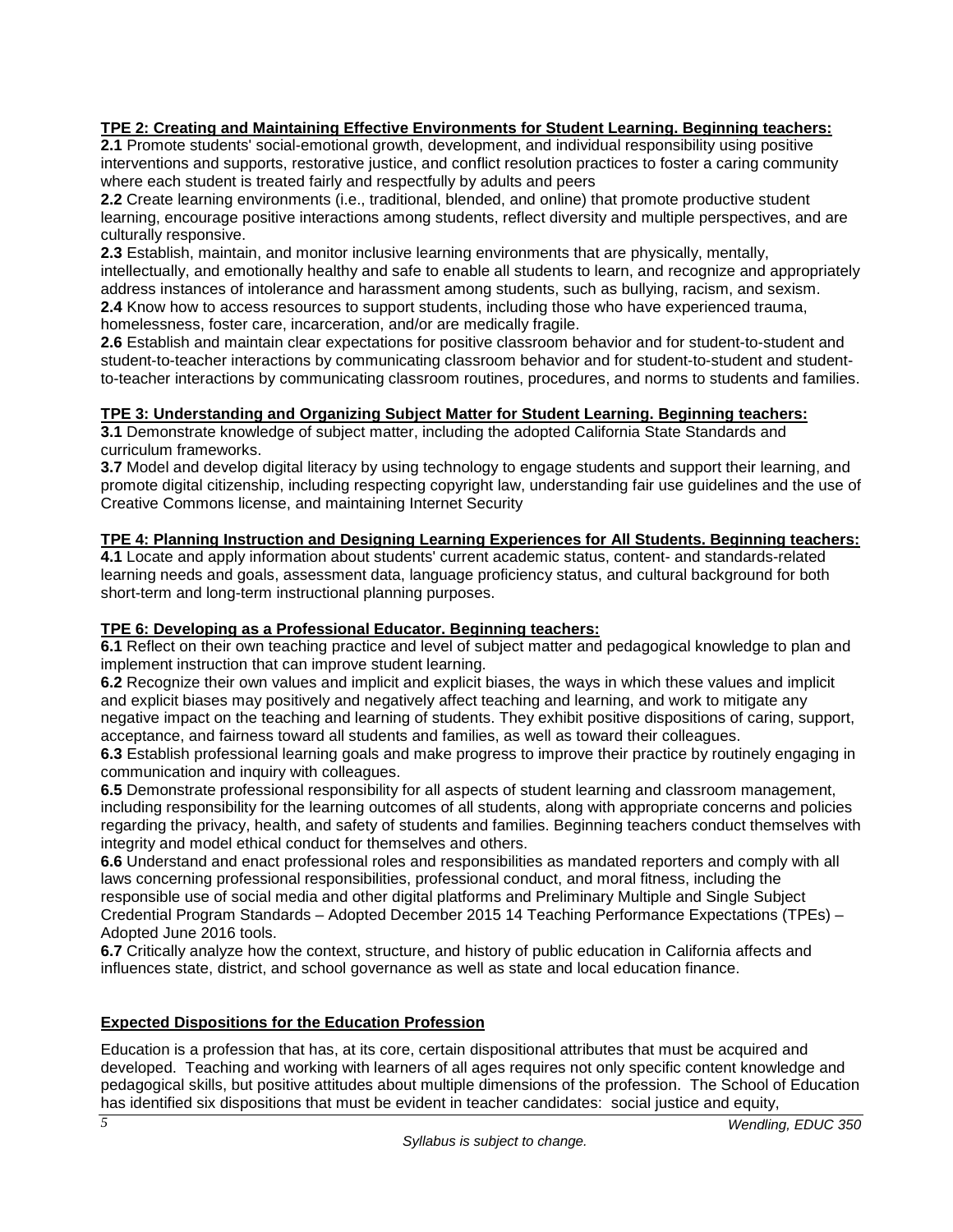collaboration, critical thinking, professional ethics, reflective teaching and learning, and life-long learning. These dispositions have observable actions that will be assessed throughout the preparation program. For each dispositional element, there are three levels of performance - *unacceptable*, *initial target*, and *advanced target*. The description and rubric for the three levels of performance offer measurable behaviors and examples.

The assessment is designed to provide candidates with ongoing feedback for their growth in professional dispositions and includes a self-assessment by the candidate. The dispositions and rubric are presented, explained and assessed in one or more designated courses in each program as well as in clinical practice. Based upon assessment feedback candidates will compose a reflection that becomes part of the candidate's Teaching Performance Expectation portfolio. Candidates are expected to meet the level of *initial target* during the program.

# **Credential Program Recommendations**

As one of several evaluation methods, EDUC 350 course instructors are asked for feedback concerning credential candidates who are applying for programs at Cal State San Marcos. Keep in mind that your professionalism and hard work in this class not only affect your course grade, but also indicate your readiness for a credential program.

# **GENERAL CONSIDERATIONS**

# **Final Exam Statement**

There will be no final exam for this course.

# **School of Education/Course Attendance Policy**

Due to the dynamic and interactive nature of courses in the School of Education, all students are expected to attend all classes and participate actively. Absences and late arrivals/early departures will affect the final grade. A minimum grade of C+ is required in EDUC 350 to qualify as prerequisite for admission to the Cal State San Marcos teacher credential program. SOE attendance policy states, "At a minimum, students must attend 80% of class time, or s/he may not receive a passing grade for the course at the discretion of the instructor. Individual instructors may adopt more stringent attendance requirements." Should students have extenuating circumstances, please contact the instructor as soon as possible.

In this section of EDUC 350, the following attendance policy will apply: One class session may be missed without penalty to your grade—however, absences do not change assignment due dates. Each additional missed session will drop your final grade by 1/3 grade point (A to A-, A- to B+, etc.). If you miss four or more class sessions, you will not pass this course.

This course is in preparation for your professional career. Therefore, punctuality is essential. Arrivals to or departures from class beyond 15 minutes will be considered an absence. Lesser late arrivals or early departures will also be considered.

# **CSUSM Academic Honesty Policy**

Students will be expected to adhere to standards of academic honesty and integrity, as outlined in the Student Academic Honesty Policy. All assignments must be original work, clear and error-free. All ideas/material that are borrowed from other sources must have appropriate references to the original sources. Any quoted material should give credit to the source and be punctuated accordingly.

Academic Honesty and Integrity: Students are responsible for honest completion and representation of their work. Your course catalog details the ethical standards and penalties for infractions. There will be zero tolerance for infractions. If you believe there has been an infraction by someone in the class, please bring it to the instructor's attention. The instructor reserves the right to discipline any student for academic dishonesty, in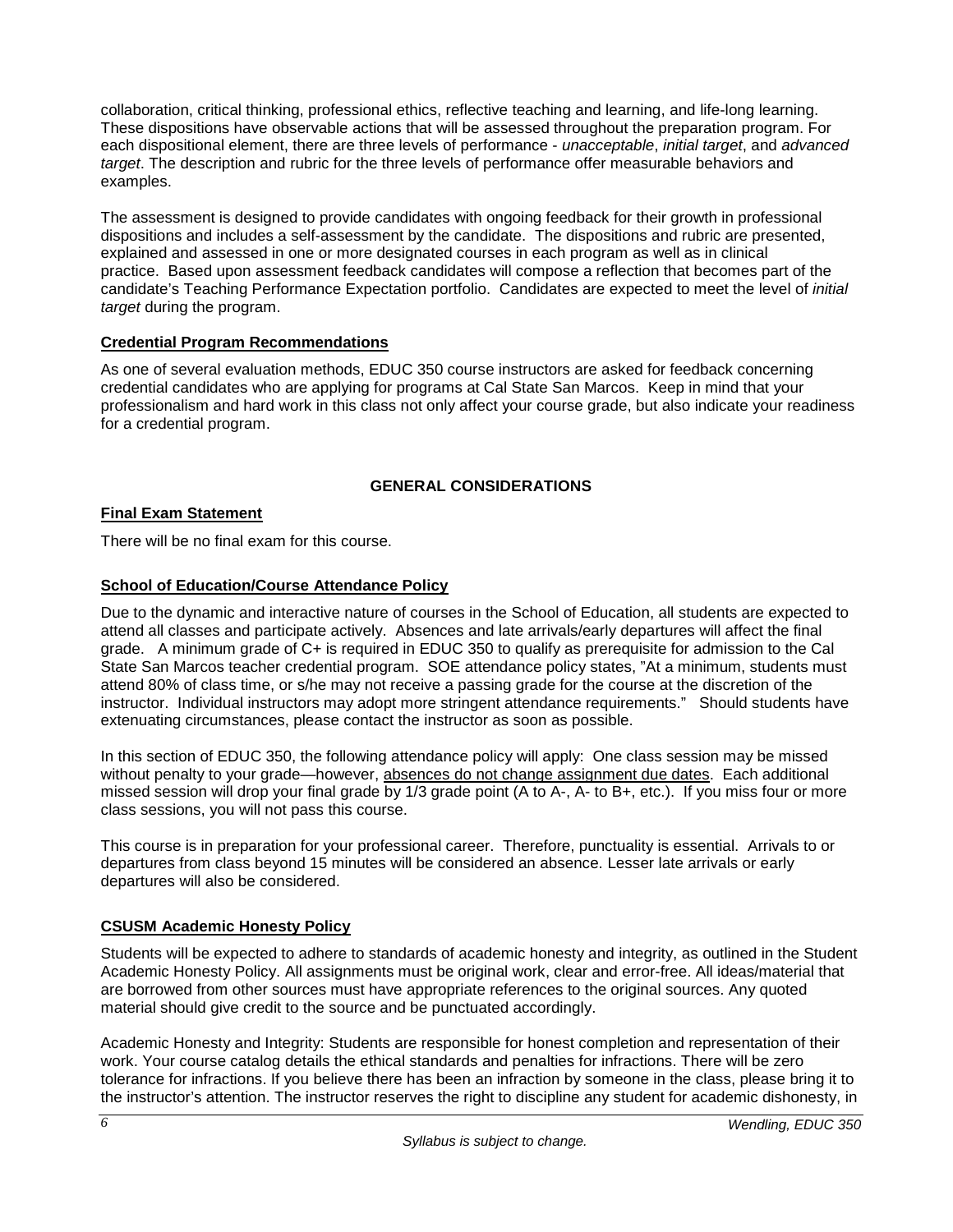accordance with the general rules and regulations of the university. Disciplinary action may include the lowering of grades and/or the assignment of a failing grade for an exam, assignment, or the class as a whole.

Incidents of Academic Dishonesty will be reported to the Dean of Students. Sanctions at the University level may include suspension or expulsion from the University.

Refer to the full Academic Honesty Policy at: [http://www.csusm.edu/policies/active/documents/Academic\\_Honesty\\_Policy.html](http://www.csusm.edu/policies/active/documents/Academic_Honesty_Policy.html)

# **Plagiarism**

As an educator, it is expected that each candidate (course participant) will do his/her own work, and contribute equally to group projects and processes. Plagiarism or cheating is unacceptable under any circumstances. If you are in doubt about whether your work is paraphrased or plagiarized see the Plagiarism Prevention for Students website [http://library.csusm.edu/plagiarism/index.html.](http://library.csusm.edu/plagiarism/index.html) If there are questions about academic honesty, please consult the University catalog.

### **Students with Disabilities Requiring Reasonable Accommodations**

Students with disabilities who require reasonable accommodations must be approved for services by providing appropriate and recent documentation to the Office of Disability Support Services (DSS). This office is located in Craven Hall 4300, and can be contacted by phone at (760) 750-4905, or TTY (760) 750-4909. Students authorized by DSS to receive reasonable accommodations should meet with their instructor during office hours or, in order to ensure confidentiality, in a more private setting.

### **Credit Hour Policy Statement**

Per the University Credit Hour Policy:

Students are expected to spend a minimum of two hours outside of the classroom each week for each unit of credit engaged in learning. (Note that for courses with a "lecture" mode of instruction over an entire semester, each unit of credit corresponds to an 'hour' of class-time and two hours of student learning outside of class.)

# **All University Writing Requirement**

Every course at the university must fulfill the university's writing requirement of at least 2,500 words. In EDUC 350, this is accomplished through the following written assignments: Reading Journals, Teacher Interview, The Outsider, Nieto book reflection, Philosophy Paper, and Classroom Observation Reports – as well as various other in-class writing assignments.

### **Course Format**

Face-to-face

# **Use of Technology**

Students are expected to demonstrate competency in the use of various forms of technology (i.e. word processing, electronic mail, Cougar Courses, use of the Internet, and/or multimedia presentations). Specific requirements for course assignments with regard to technology are at the discretion of the instructor. Keep a digital copy of all assignments for use in your teaching portfolio.

### **Electronic Communication Protocol**

Electronic correspondence is a part of your professional interactions. If you need to contact the instructor, email is often the easiest way to do so. It is my intention to respond to all received emails in a timely manner. Please be reminded that emails are a very specific form of communication, with their own nuances and etiquette. For instance, electronic messages sent in all upper case (or lower case) letters, major typos, or slang, often communicate more than the sender originally intended. With that said, please be mindful of all email and online discussion messages you send to your colleagues, to faculty members in the School of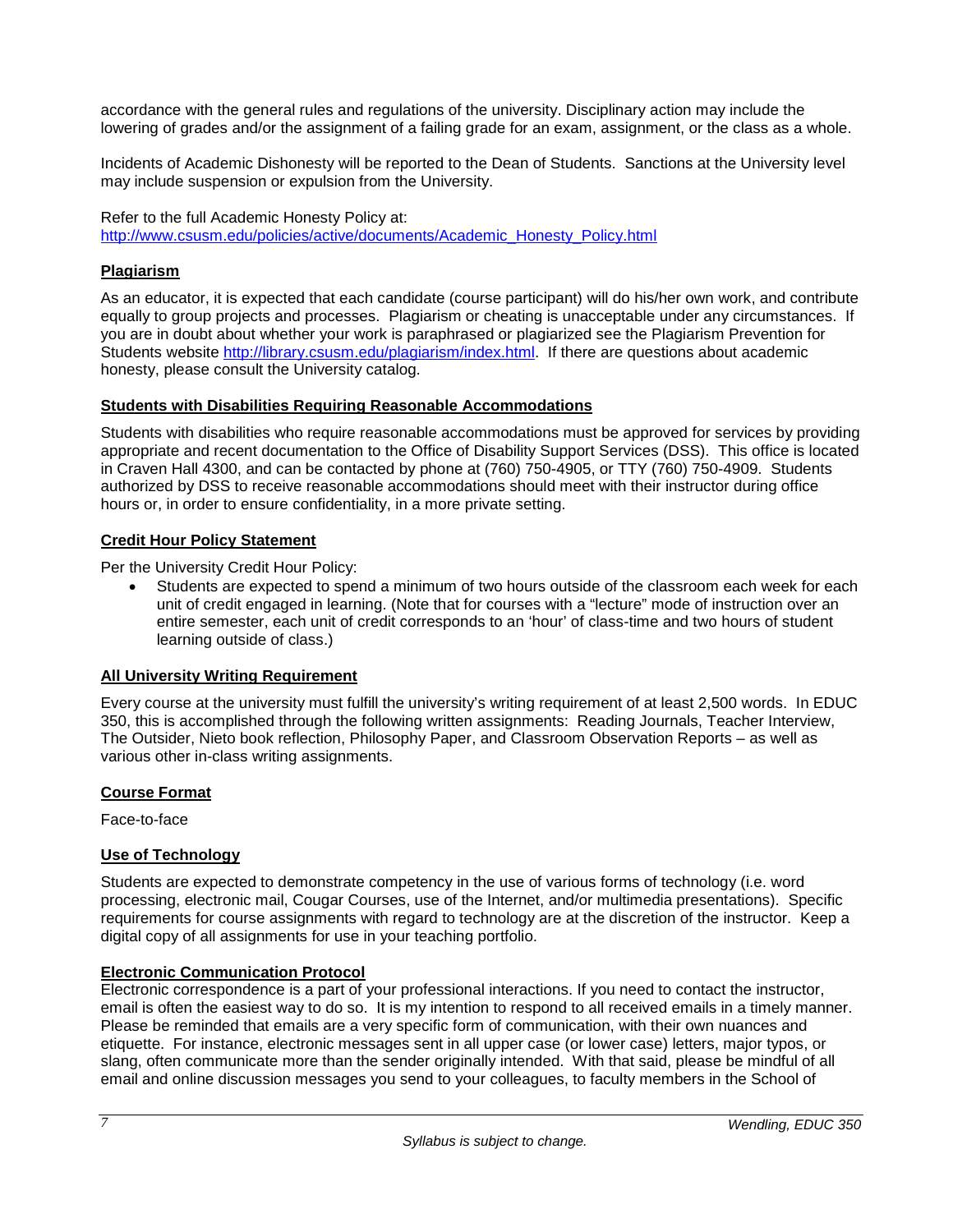Education, or to persons within the greater educational community. All electronic messages should be crafted with professionalism and care.

Things to consider:

- Would I say in person what this electronic message specifically says?
- How could this message be misconstrued?
- Does this message represent my highest self?
- Am I sending this electronic message to avoid a face-to-face conversation?

In addition, if there is ever a concern with an electronic message sent to you, please talk with the author in person in order to correct any confusion.

# **Class Participation and Professionalism:**

Students will engage in student-centered learning each class session, and will be expected to actively participate. For each class, ask yourself the following questions:

- Do I participate in class discussions productively, sharing your knowledge and understandings?
- Do I interact productively with your peers, taking on a variety of roles (leader, follower, etc.)?
- Do I contribute appropriately to group work—do you do your share?
- Am I able to accept others' opinions?
- Am I supportive of others' ideas?
- Do I support your peers during their presentations?
- Can I monitor and adjust my participation to allow for others' ideas as well as my own to be heard?

# **COURSE REQUIREMENTS**

Teacher education is a professional preparation program. It is expected that students will come to class prepared to discuss the readings, submit required assignments, and participate in class activities. Students are expected to adhere to academic honesty and integrity, standards of dependability, confidentiality and writing achievement. Because it is important for teachers to be able to effectively communicate their ideas to students, parents, colleagues, and administrators, writing that is original, clear and error-free is a priority for the School of Education. It is expected that work will be turned in on time. Please discuss individual issues with the instructor. Points will be deducted if assignments are submitted late (10% penalty per day late; no credit will be awarded if the assignment is one week late).

# **Assignments and Grading:**

Each assignment is described below – additional details are provided on the Cougar Course site. A weekly course schedule will be provided that indicates when assignments are due. For all writing assignments, please double space, use 12 font, one inch margins.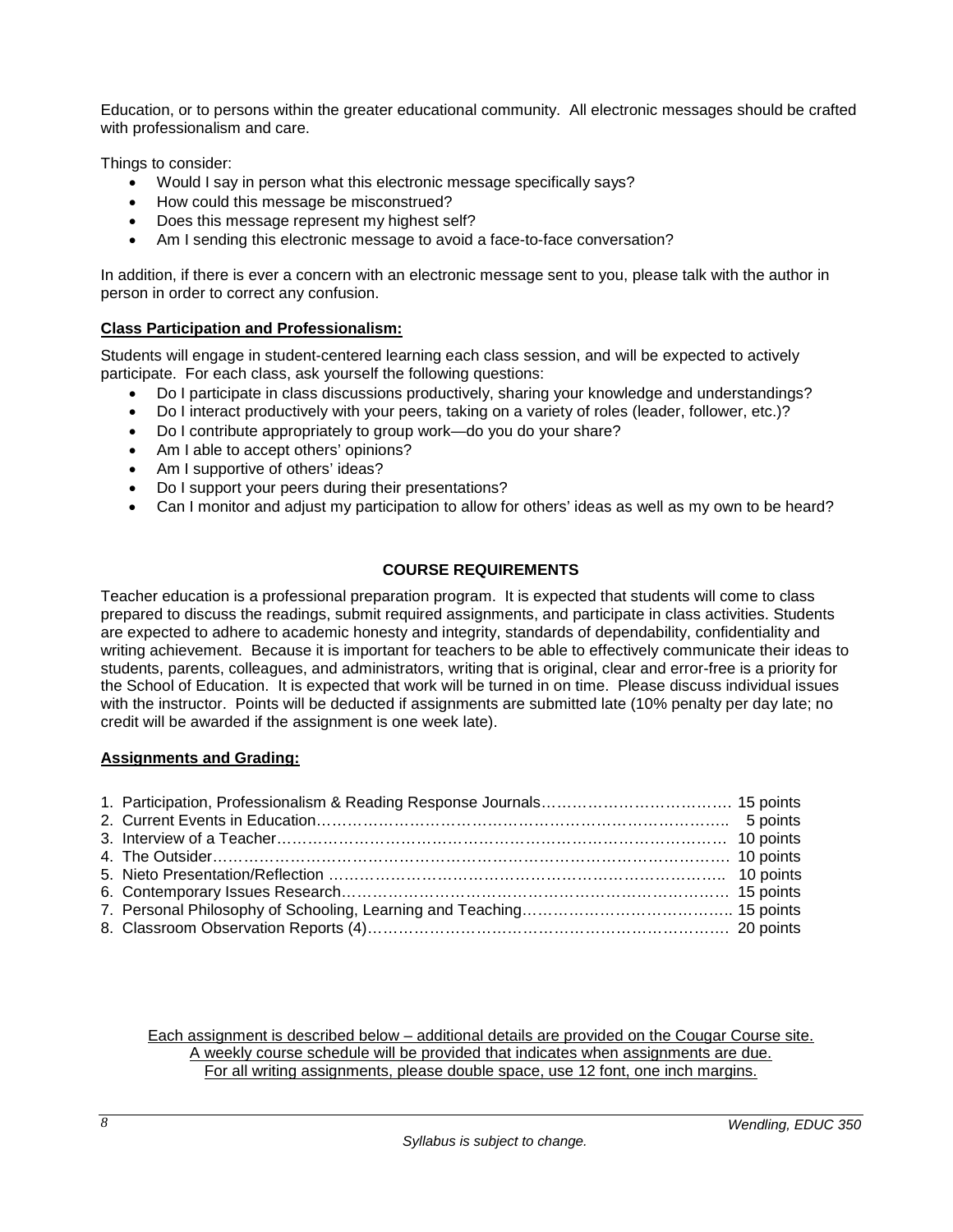### **1. Reading Response Journal**

The reading journal provides an opportunity to reflect on learning about teaching through the assigned readings for each session. In the reading journal, do not summarize. Your journal must demonstrate the "value-added" model. That is, your response must do one of the following: *give an example* of what the reading described; *provide a different perspective* of a topic in the reading; or *expand upon the idea* in the reading by including more detail and depth. The journal will be graded holistically; you will receive either full credit or none. A model will be provided. No credit will be given for late submissions or hand written reading journals.

### **2. Current Events in Education**

You and a partner will sign up to present a current event from the week's news in K-12 education. The item must be from a reputable news source and may pertain to local, national, or international issues. Do not submit "news" from personal blogs, newsletters, or other opinion sources. You will summarize and present the importance of the news for your classmates in 5 minutes maximum. Be sure to make a connection to future teachers in California.

This assignment will be graded as either 0 or 5 points; there is no partial credit. To earn 5 points, you must: (1) present a different current event from previous presentations on the date you are assigned; and (2) engage in the group discussion for all current events on a regular basis.

### **3. Interview of a Teacher**

In this assignment, you will interview a teacher, current or recently retired, and write a summary (3 to 4 pages, double-spaced) of what you learned. Your purpose is to render a sketch so that your reader may be able to envision the teacher as a person with a distinct philosophy and experience.

Ideas for questions will be provided and you are encouraged to design your own questions. You will share your findings in class and turn in a written summary of the interview results, in narrative form, that will analyze the responses and provide personal reflections based on readings and class discussions. More detailed guidelines will be provided on Cougar Courses.

Key skills/knowledge for evaluation:

- Were you able to arrange, organize, and conduct an interview that yielded useful and interesting information?
- If you were not sure of answers, did you ask your interviewee for clarification so you understood? Did you use follow up questions to probe for deeper responses?
- Were the questions you created thought provoking?
- Were your analyses and reflections based on information you have learned in EDUC 350 and prior knowledge?

Exemplary papers are characterized by:

- Clarity of description of the teacher's experiences and views
- Multiple, explicit connections of coursework (Sadker/Zittleman, class activities) in the analysis
- Explanation of how the teacher interview relates to your own thinking about teaching as a career
- Correct grammar, syntax, spelling

#### **4. The Outsider**

Many students with special needs come to view themselves as "outsiders" because they are labeled as different from the typical student. But most of us experienced some sense of being an outsider during our K-12 years. After considering our readings, write a reflective essay (2 to 3 pages, double-spaced) in which you comment on your own (or a friend's) school experience in which you may have felt like an outsider. Reasons could include differences due to gender,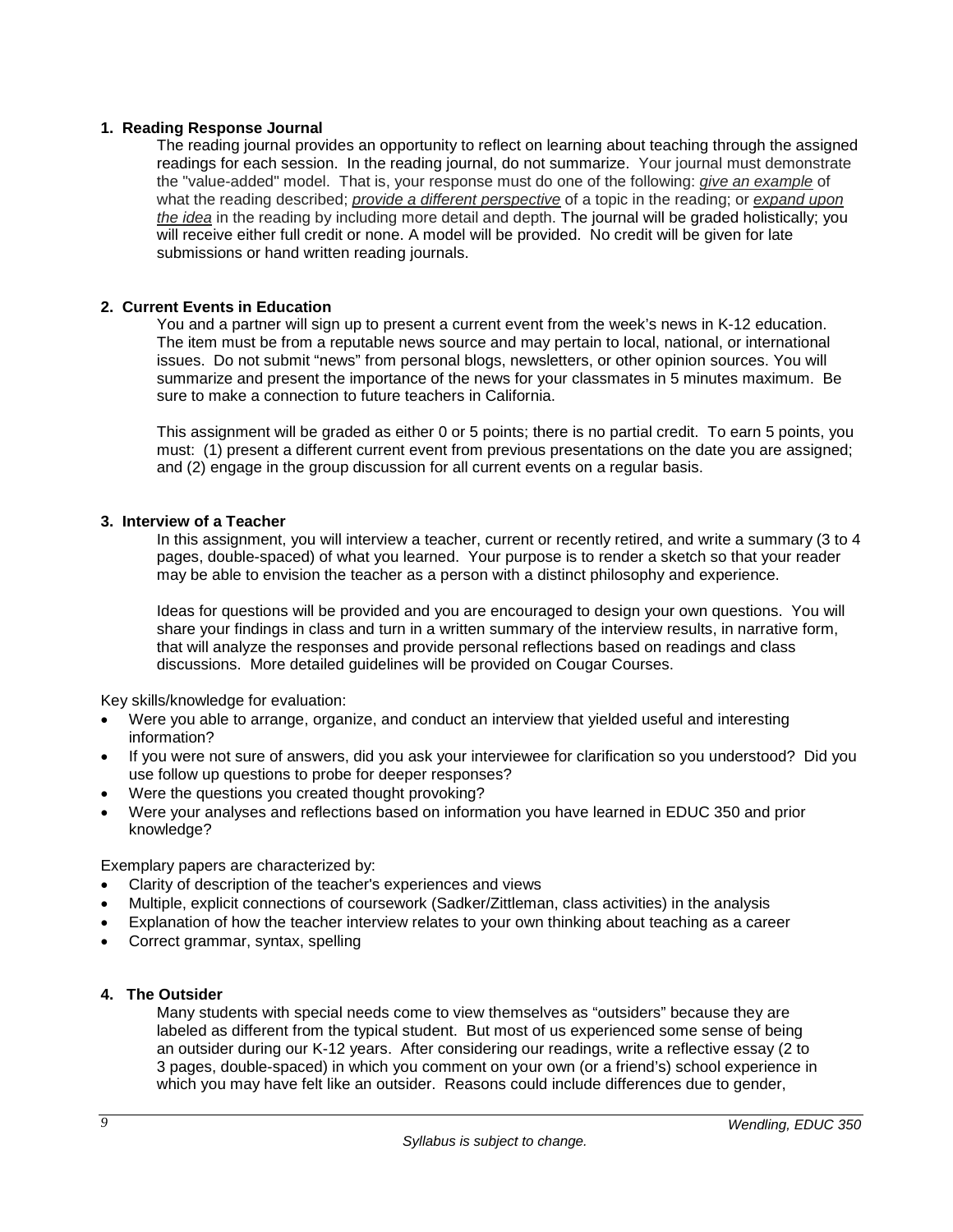religion, looks, beliefs/interests, family situation, economics, academic ability, etc. Make at least one specific connection (quote) to our readings.

Consider the following questions:

- What personal characteristics fostered your (or your friend's) feelings of being an outsider?
- How did you react to and cope with the situation?
- Did you share your experience with any teachers or other school personnel? Did any of them assist you?
- What could school staff, parents or friends have done to help?
- In what ways did this experience change you? Did you "learn" from this experience?
- How might this experience make you a more sensitive and effective teacher?

Exemplary papers are characterized by:

- Addressing the questions above in a thoughtful/analytical manner
- Integration of the assigned readings, including at least one quote
- Correct grammar, syntax, spelling

### **5. Nieto book:** *Why We Teach Now* **Presentations + Reflection Essay**

To gain a more personal look into the experiences of teachers, you will read the Introduction and Conclusion sections of *Why We Teach Now* as well as an assigned section.

Prepare a 1 page essay (double-spaced) in which you take on the role of "book section reviewer." Identify the section you read and then consider the following questions:

- How has your view of teaching changed as a result of your reading in *Why We Teach Now*?
- What is the most valuable "learning" to be gained from this book?
- What did the teacher(s) do to address their students' and their own needs?
- How does the experience of the teacher(s) relate to the readings and discussions from your coursework this semester?

Group Presentation: All students assigned to the same section of *Why We Teach Now* will work together to prepare a group "dramatic" presentation to share your knowledge and insights with other students.

Exemplary papers/presentations are characterized by:

- A well-written essay that addresses the questions above in a thoughtful manner
- Correct grammar, syntax, spelling
- Your ability to work well with your peers and develop an engaging group presentation

# **6. Contemporary Issues Research**

Choose a major contemporary issue in education that interests you, from the topics provided. Along with colleagues from our class, you will research the issue together and prepare an oral report (supported by visuals from Power Point or Prezi) to share in class. The presentation should describe the issue, its pros and cons, an analysis of the issue's implications (the "so what"), and a summary or conclusion, in 20 minutes maximum.

At the time of your presentation each group will provide classmates with either a one page typed abstract or a copy of your visual presentation (as miniature slides). Each group will also be responsible for developing a peer and self-evaluation for their presentation that will be given to the instructor after the oral presentation is completed. Selected members of the class will use the peer evaluation, and the group presenting will use the self-evaluation. Additional guidelines, format, and suggested topics will be discussed in class and posted on Cougar Courses.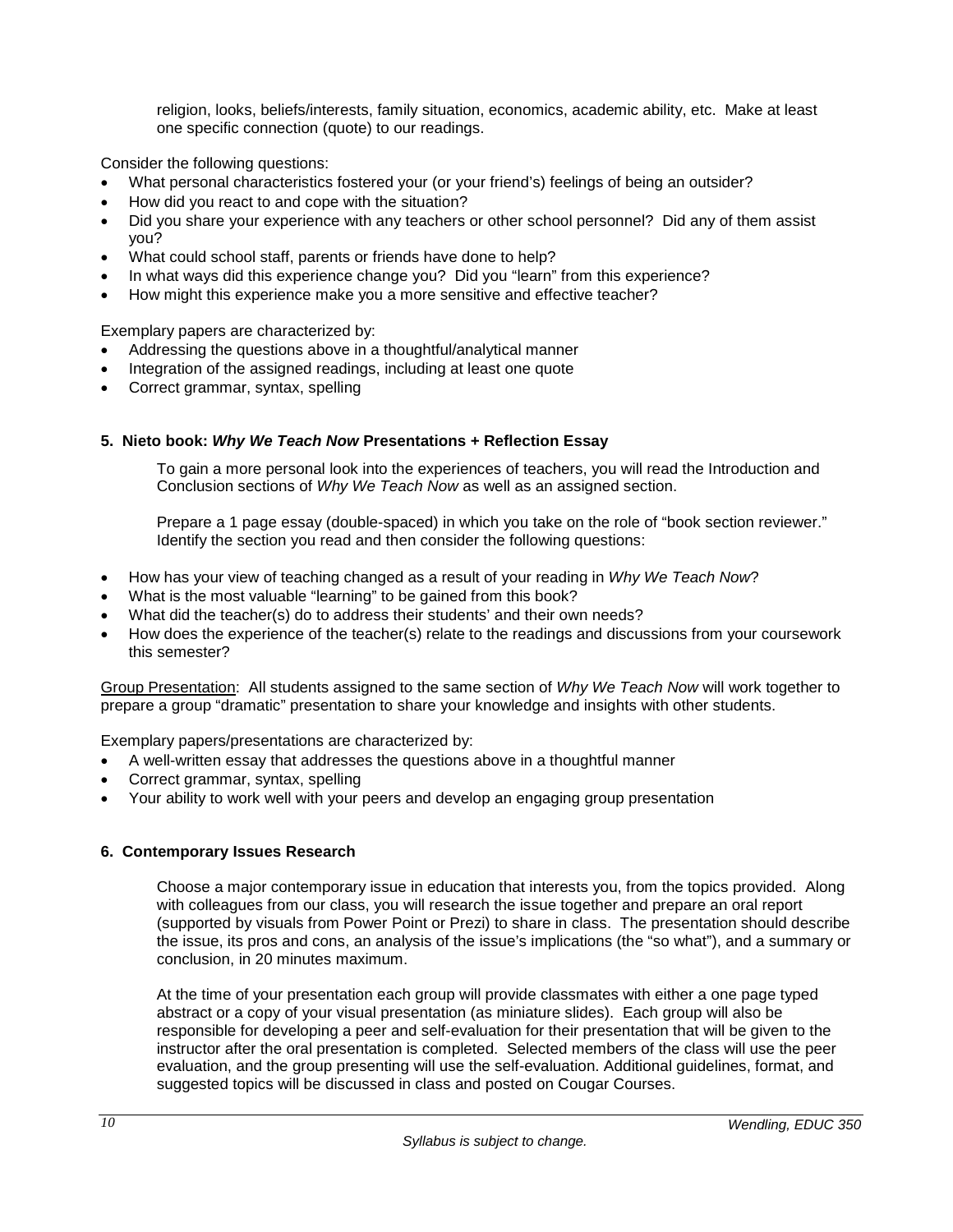Key skills/knowledge for evaluation:

- Do you understand a major issue affecting education and can you speak intelligently to your peers?
- Did you read from enough sources to gather relevant information and then present this in a synthesized manner?
- Are you able to organize resources (materials, people, etc.) in support of a goal (in this case, your presentation—which includes the use of Power Point or Prezi technology)?
- Did you present your information confidently, creatively, concisely and in an organized manner?
- Are you able to apply what you've learned about effective teaching to engage your audience during your presentation?
- Did you develop an informative handout (abstract page or presentation slides)?

# **7. Classroom Observation Reports (4)**

This assignment is designed to help you to better understand the complexity of today's classrooms, students and the various ways teachers address the needs of their classes – and to engage in a variety of classroom settings in order to determine if, and at what level, you might want to teach.

Students will maintain a log of hours spent observing in classrooms. This log must reflect a minimum of 15 hours spent in the various required classrooms at different grade levels and on different sites. In addition, students will document their field observations, connections to concepts studied in EDUC 350, analyses, and questions through 4 formal written Classroom Observation Reports. Check Cougar Courses for more information on fieldwork instructions. You must submit at least one typed observation (1000 words) from each of the four types of school settings: Elementary, Middle, High, and Special Setting for a total of 4 reports. If you do not complete the classroom observation hours, you will not be able to pass this course.

Key skills/knowledge for evaluation:

- Can you articulate your assumptions/expectations about a given setting and then identify how your observation affects those assumptions/expectations?
- Can you observe key details, seeing both the "big picture" of the classroom and specific methods, interactions, etc.?
- Can you responsibly monitor your placement to include meeting the requirements of varied settings and minimum hours?
- Can you relate your class work and readings to your observations and provide an insightful analysis?

# **8. Personal Philosophy of Schooling, Learning and Teaching**

To summarize your learning in this course, help you to clearly articulate your emerging beliefs about teaching, learning, schooling, & inclusivity, and prepare for future interviews, you will be asked to submit a paper in which you imagine what you would say to the hiring committee of a school district if asked to describe your own distinct set of beliefs about teaching, learning and schooling.

In preparing this assignment you will develop the paper (4 to 6 pages, double-spaced) over the course of the semester and will experience the process of drafting (two drafts are required for in-class work), giving and receiving reader response, and revision as stages of the writing process (experiencing firsthand what you could do as a teacher with your students). More information about the paper will be provided in class and posted on Cougar Courses.

Key skills/knowledge for evaluation:

- Did you draw upon all your resources/experiences (in addition to our class texts) to write your philosophy?
- Are you clear about your own beliefs? Did you address the needs of all learners?
- Can you articulate your ideas fluently and coherently using correct grammar?
- Is it clear you have had enough exposure to schools to write your current philosophy?